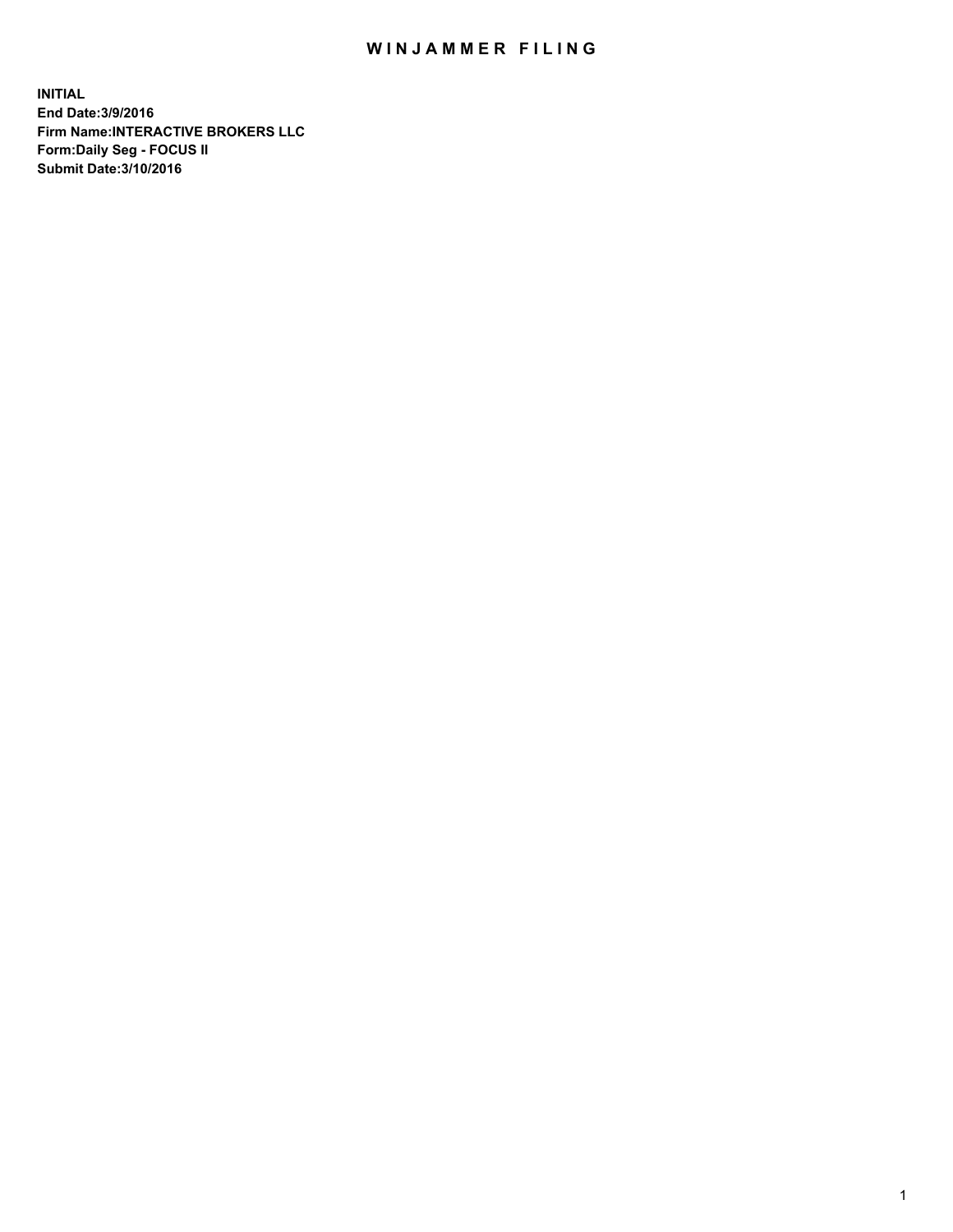## **INITIAL End Date:3/9/2016 Firm Name:INTERACTIVE BROKERS LLC Form:Daily Seg - FOCUS II Submit Date:3/10/2016 Daily Segregation - Cover Page**

| Name of Company<br><b>Contact Name</b><br><b>Contact Phone Number</b><br><b>Contact Email Address</b>                                                                                                                                                                                                                         | <b>INTERACTIVE BROKERS LLC</b><br><b>Alex Parker</b><br>203-618-7738<br>aparker@interactivebrokers.com |
|-------------------------------------------------------------------------------------------------------------------------------------------------------------------------------------------------------------------------------------------------------------------------------------------------------------------------------|--------------------------------------------------------------------------------------------------------|
| FCM's Customer Segregated Funds Residual Interest Target (choose one):<br>a. Minimum dollar amount: ; or<br>b. Minimum percentage of customer segregated funds required:% ; or<br>c. Dollar amount range between: and; or<br>d. Percentage range of customer segregated funds required between:% and%.                        | <u>0</u><br>155,000,000 245,000,000<br>00                                                              |
| FCM's Customer Secured Amount Funds Residual Interest Target (choose one):<br>a. Minimum dollar amount: ; or<br>b. Minimum percentage of customer secured funds required:%; or<br>c. Dollar amount range between: and; or<br>d. Percentage range of customer secured funds required between:% and%.                           | <u>0</u><br>80,000,000 120,000,000<br>00                                                               |
| FCM's Cleared Swaps Customer Collateral Residual Interest Target (choose one):<br>a. Minimum dollar amount: ; or<br>b. Minimum percentage of cleared swaps customer collateral required:%; or<br>c. Dollar amount range between: and; or<br>d. Percentage range of cleared swaps customer collateral required between:% and%. | <u>0</u><br>0 <sub>0</sub><br><u>00</u>                                                                |

Attach supporting documents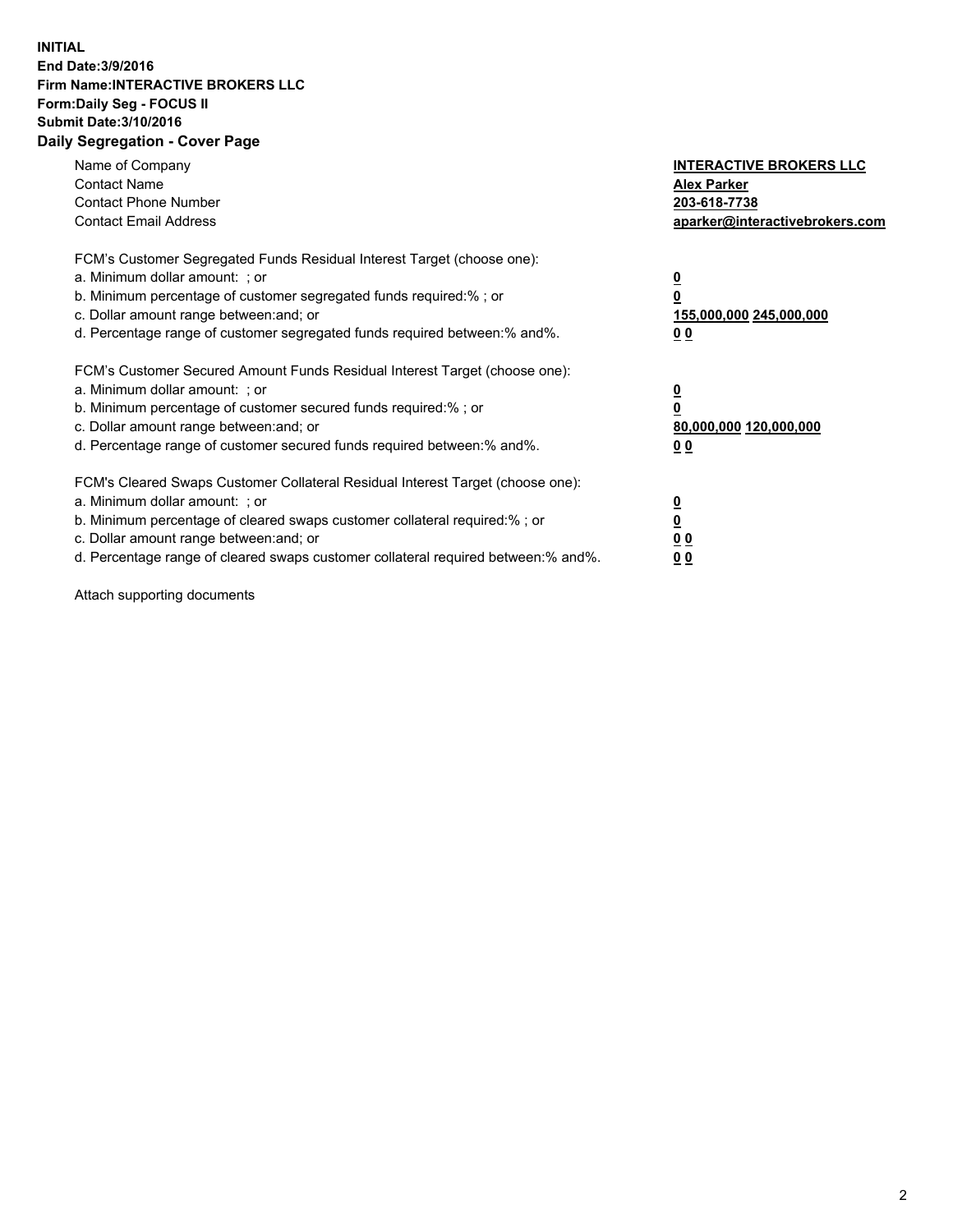## **INITIAL End Date:3/9/2016 Firm Name:INTERACTIVE BROKERS LLC Form:Daily Seg - FOCUS II Submit Date:3/10/2016 Daily Segregation - Secured Amounts**

|     | Foreign Futures and Foreign Options Secured Amounts                                         |                                   |
|-----|---------------------------------------------------------------------------------------------|-----------------------------------|
|     | Amount required to be set aside pursuant to law, rule or regulation of a foreign            | $Q$ [7305]                        |
|     | government or a rule of a self-regulatory organization authorized thereunder                |                                   |
| 1.  | Net ledger balance - Foreign Futures and Foreign Option Trading - All Customers             |                                   |
|     | A. Cash                                                                                     | 287,521,363 [7315]                |
|     | B. Securities (at market)                                                                   | $0$ [7317]                        |
| 2.  | Net unrealized profit (loss) in open futures contracts traded on a foreign board of trade   | -14,088,986 [7325]                |
| 3.  | Exchange traded options                                                                     |                                   |
|     | a. Market value of open option contracts purchased on a foreign board of trade              | 95,102 [7335]                     |
|     | b. Market value of open contracts granted (sold) on a foreign board of trade                | -148,934 [7337]                   |
| 4.  | Net equity (deficit) (add lines 1. 2. and 3.)                                               | 273,378,545 [7345]                |
| 5.  | Account liquidating to a deficit and account with a debit balances - gross amount           | 1,696,674 [7351]                  |
|     | Less: amount offset by customer owned securities                                            | 0 [7352] 1,696,674 [7354]         |
| 6.  | Amount required to be set aside as the secured amount - Net Liquidating Equity              | 275,075,219 [7355]                |
|     | Method (add lines 4 and 5)                                                                  |                                   |
| 7.  | Greater of amount required to be set aside pursuant to foreign jurisdiction (above) or line | 275,075,219 [7360]                |
|     | 6.                                                                                          |                                   |
|     | FUNDS DEPOSITED IN SEPARATE REGULATION 30.7 ACCOUNTS                                        |                                   |
| 1.  | Cash in banks                                                                               |                                   |
|     | A. Banks located in the United States                                                       | $0$ [7500]                        |
|     | B. Other banks qualified under Regulation 30.7                                              | 0 [7520] 0 [7530]                 |
| 2.  | Securities                                                                                  |                                   |
|     | A. In safekeeping with banks located in the United States                                   |                                   |
|     |                                                                                             | 340,620,105 [7540]                |
| 3.  | B. In safekeeping with other banks qualified under Regulation 30.7                          | 0 [7560] 340,620,105 [7570]       |
|     | Equities with registered futures commission merchants<br>A. Cash                            |                                   |
|     |                                                                                             | $0$ [7580]                        |
|     | <b>B.</b> Securities                                                                        | $0$ [7590]                        |
|     | C. Unrealized gain (loss) on open futures contracts                                         | $0$ [7600]                        |
|     | D. Value of long option contracts                                                           | $0$ [7610]                        |
|     | E. Value of short option contracts                                                          | 0 [7615] 0 [7620]                 |
| 4.  | Amounts held by clearing organizations of foreign boards of trade                           |                                   |
|     | A. Cash                                                                                     | $0$ [7640]                        |
|     | <b>B.</b> Securities                                                                        | $0$ [7650]                        |
|     | C. Amount due to (from) clearing organization - daily variation                             | $0$ [7660]                        |
|     | D. Value of long option contracts                                                           | $0$ [7670]                        |
|     | E. Value of short option contracts                                                          | 0 [7675] 0 [7680]                 |
| 5.  | Amounts held by members of foreign boards of trade                                          |                                   |
|     | A. Cash                                                                                     | 67,824,725 [7700]                 |
|     | <b>B.</b> Securities                                                                        | $0$ [7710]                        |
|     | C. Unrealized gain (loss) on open futures contracts                                         | 4,308,397 [7720]                  |
|     | D. Value of long option contracts                                                           | 95,096 [7730]                     |
|     | E. Value of short option contracts                                                          | -148,925 [7735] 63,462,499 [7740] |
| 6.  | Amounts with other depositories designated by a foreign board of trade                      | $0$ [7760]                        |
| 7.  | Segregated funds on hand                                                                    | $0$ [7765]                        |
| 8.  | Total funds in separate section 30.7 accounts                                               | 404,082,604 [7770]                |
| 9.  | Excess (deficiency) Set Aside for Secured Amount (subtract line 7 Secured Statement         | 129,007,385 [7380]                |
|     | Page 1 from Line 8)                                                                         |                                   |
| 10. | Management Target Amount for Excess funds in separate section 30.7 accounts                 | 80,000,000 [7780]                 |
| 11. | Excess (deficiency) funds in separate 30.7 accounts over (under) Management Target          | 49,007,385 [7785]                 |
|     |                                                                                             |                                   |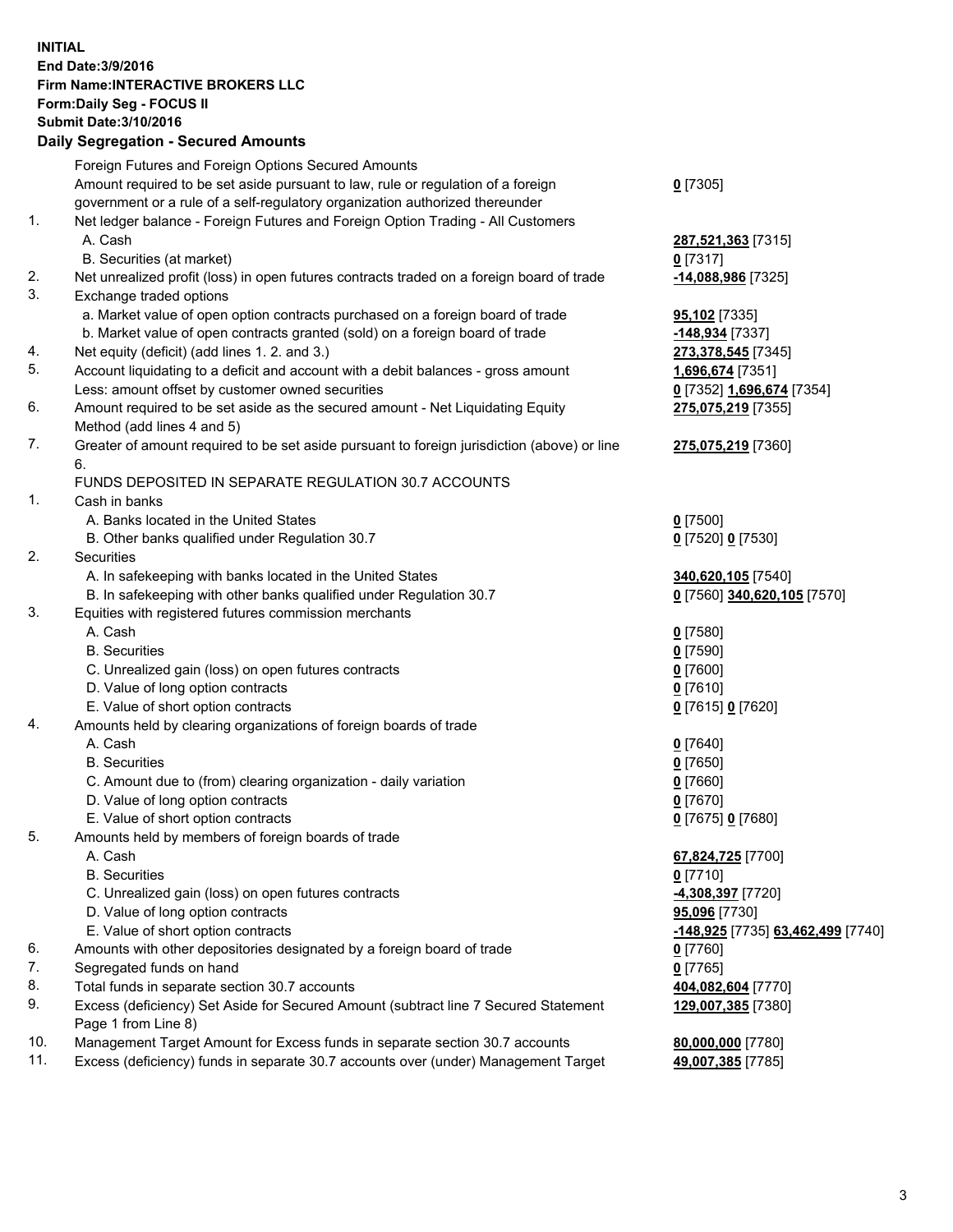**INITIAL End Date:3/9/2016 Firm Name:INTERACTIVE BROKERS LLC Form:Daily Seg - FOCUS II Submit Date:3/10/2016 Daily Segregation - Segregation Statement** SEGREGATION REQUIREMENTS(Section 4d(2) of the CEAct) 1. Net ledger balance A. Cash **2,759,755,816** [7010] B. Securities (at market) **0** [7020] 2. Net unrealized profit (loss) in open futures contracts traded on a contract market **-65,724,937** [7030] 3. Exchange traded options A. Add market value of open option contracts purchased on a contract market **135,388,720** [7032] B. Deduct market value of open option contracts granted (sold) on a contract market **-205,992,541** [7033] 4. Net equity (deficit) (add lines 1, 2 and 3) **2,623,427,058** [7040] 5. Accounts liquidating to a deficit and accounts with debit balances - gross amount **163,649** [7045] Less: amount offset by customer securities **0** [7047] **163,649** [7050] 6. Amount required to be segregated (add lines 4 and 5) **2,623,590,707** [7060] FUNDS IN SEGREGATED ACCOUNTS 7. Deposited in segregated funds bank accounts A. Cash **189,181,168** [7070] B. Securities representing investments of customers' funds (at market) **1,612,474,654** [7080] C. Securities held for particular customers or option customers in lieu of cash (at market) **0** [7090] 8. Margins on deposit with derivatives clearing organizations of contract markets A. Cash **61,530,796** [7100] B. Securities representing investments of customers' funds (at market) **1,051,424,974** [7110] C. Securities held for particular customers or option customers in lieu of cash (at market) **0** [7120] 9. Net settlement from (to) derivatives clearing organizations of contract markets **6,581,571** [7130] 10. Exchange traded options A. Value of open long option contracts **135,357,900** [7132] B. Value of open short option contracts **-205,961,074** [7133] 11. Net equities with other FCMs A. Net liquidating equity **0** [7140] B. Securities representing investments of customers' funds (at market) **0** [7160] C. Securities held for particular customers or option customers in lieu of cash (at market) **0** [7170] 12. Segregated funds on hand **0** [7150] 13. Total amount in segregation (add lines 7 through 12) **2,850,589,989** [7180] 14. Excess (deficiency) funds in segregation (subtract line 6 from line 13) **226,999,282** [7190] 15. Management Target Amount for Excess funds in segregation **155,000,000** [7194]

16. Excess (deficiency) funds in segregation over (under) Management Target Amount Excess

## **71,999,282** [7198]